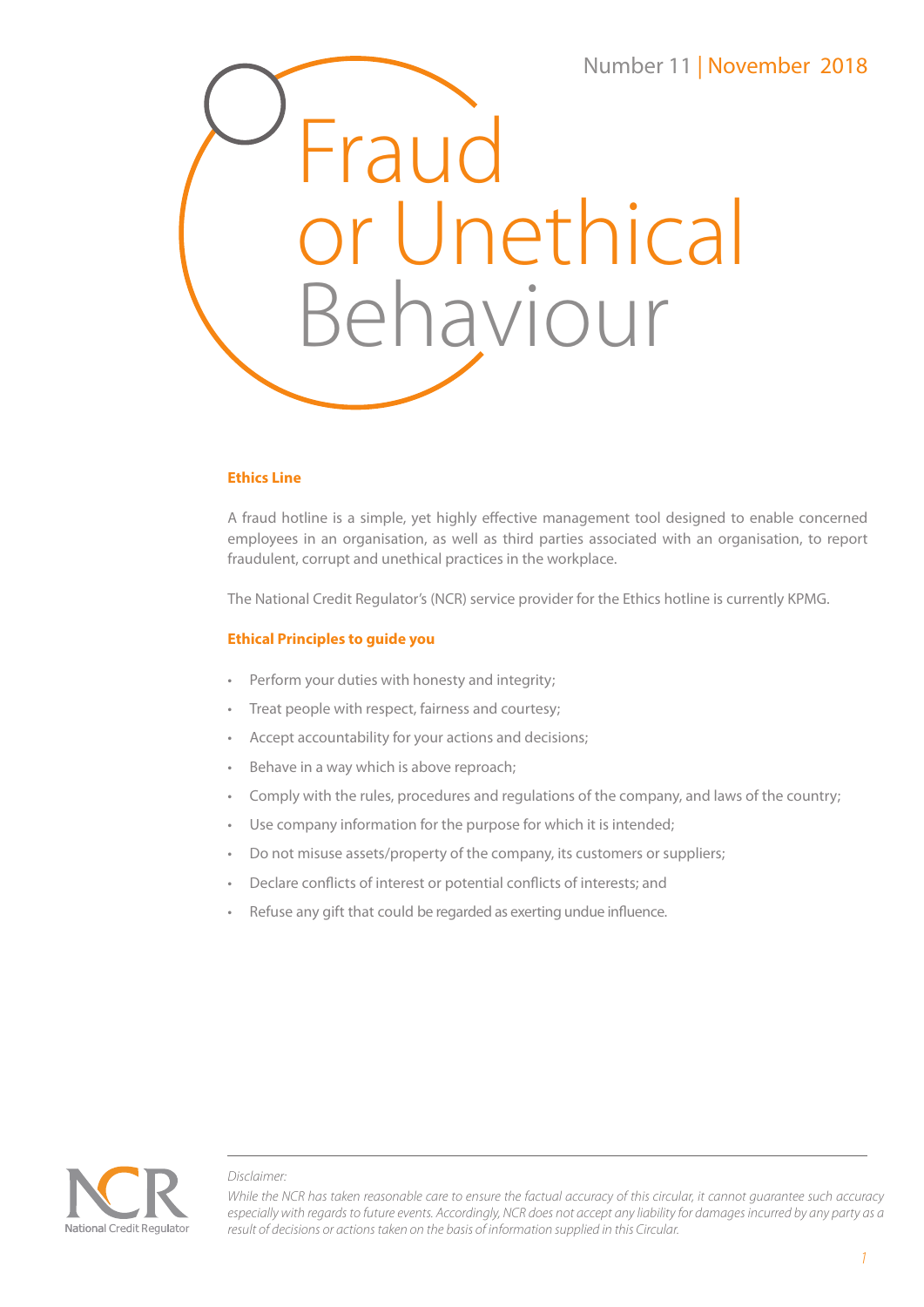# Fraud or Unethical Behaviour

### **Justification for a whistleblowing facility**

- To protect the anonymity of employees wanting to blow the whistle;
- In the current economic climate employees are more prone to committing acts of fraud;
- With a whistleblowing line, the NCR will identify more instances of fraud or misconduct;
- To protect the NCR revenue/service offering;
- 42% of frauds perpetrated by purely internal fraudsters;
- 32% of frauds perpetrated by groups of internal and external fraudters;
- 25% of frauds perpetrated by external fraudsters;
- As required by the King Code of Corporate Governance 2009;
- Because the NCR is committed to maintaining a culture of ethical compliance.

### **Features of the KPMG Ethics Line**

- KPMG Ethics Line is an accredited external hotline service provider (EthicSA);
- The KPMG Ethics Line call centre is manned 24 hours a day, 365 days a year;
- Calls are fielded by experienced call centre agents versed in all 11 official South African languages, as well as French, Dutch, German, and Portuguese;
- All reported information is immediately captured onto a call-sheet and transmitted directly to a designated person appointed by your organisation; and
- Anonymity is encouraged confidentiality is paramount.

#### **3 easy steps to report fraud or unethical behaviour**

- **Step 1:** Dial **0800 20 53 17** toll-free from any Telkom landline phone
- **Step 2:** Provide full details in respect to the violation. Such details should include:

*Who is involved or doing what? What has happened? How was it done and how often? Where is it done? When was the incident observed? Values involved – monetary value*

**• Step 3:**

You will be given a secret reference number by the operator – keep this number confidential as you will need this number if you want to make a follow-up call (call at a later date to add to the report) or feedback call (call at a later date to obtain feedback).



#### *Disclaimer:*

*While the NCR has taken reasonable care to ensure the factual accuracy of this circular, it cannot guarantee such accuracy especially with regards to future events. Accordingly, NCR does not accept any liability for damages incurred by any party as a result of decisions or actions taken on the basis of information supplied in this Circular.*